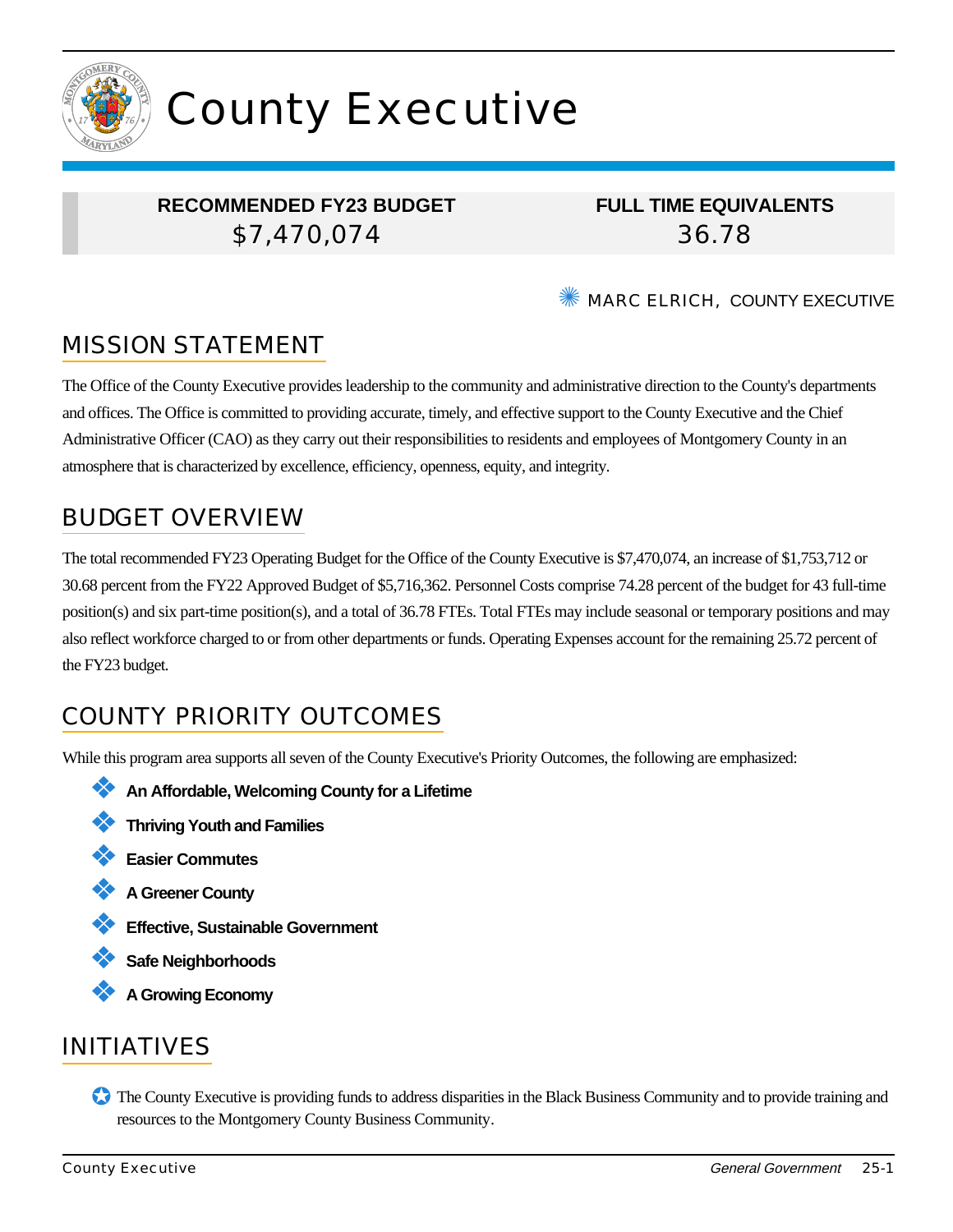- In order to equitably meet the County's greenhouse gas reduction goals and increase resilience in the face of climate hazards, the County Executive is providing funds to create a Climate Change Officer position to lead this work.
- In support of the Montgomery County Business Community, additional funding is being provided for the Business Advancement Team. This funding will enable increased communication and support to businesses throughout the County looking for assistance and guidance in their efforts to start, sustain, and grow their businesses.
- ✪ The County Executive has launched an initiative to improve the experience of small retail and restaurant businesses in their interactions with County government services.
- ✪ To better serve residents, the County Executive's Office has initiated a cross-departmental effort to improve the experience of residents across County services by implementing cohesive and equitable customer service solutions through process improvement, technology, and measuring performance.
- In an effort to provide job coaching and placement services to County residents and expand career paths and opportunities for all citizens, the County Executive is providing continued support for Worksource Montgomery's programs.
- In December 2021, a Development Ombudsman was appointed to focus on building stronger relationships with industry partners and other State and local entities, and to facilitate the resolution of systematic issues and projects associated with business development.

# INNOVATIONS AND PRODUCTIVITY IMPROVEMENTS

- <del></del> The Office of Internal Audit completed and published ten audit reports (FY21 and FY22, to date) on a wide array of programming.
- $\epsilon$  Working with Departments, the Office of Internal Audit has seen continued progress in closure of open recommendations from the Office of the Inspector General, Office of Legislative Oversight, and Internal Audit reviews, maintaining the closure rate of 87% or better for all audit recommendations.
- $\epsilon$  The Innovation Team enhanced support for the County employee Accelerator community using structured problem solving to deliver rapid process improvement to users. In FY22, Accelerator projects ranged from making it easier for Health and Human Services clients to schedule appointments to improving the dental referral process for those experiencing homelessness.
- ✹ The Innovation Team partnered service designers with County departments seeking human-centered design capacity to make online 311 information clearer to residents, improve job ad language to reduce gender bias in hiring, map Board of Elections processes for transparency and streamlining, reduce administrative burden in police recruitment, and engage residents in visioning for the future of libraries.

# PROGRAM CONTACTS

Contact Taleah Parker of the Office of the County Executive at 240.777.2516 or Thomas Tippett of the Office of Management and Budget at 240.777.2628 for more information regarding this department's operating budget.

# PROGRAM DESCRIPTIONS

# **Administration**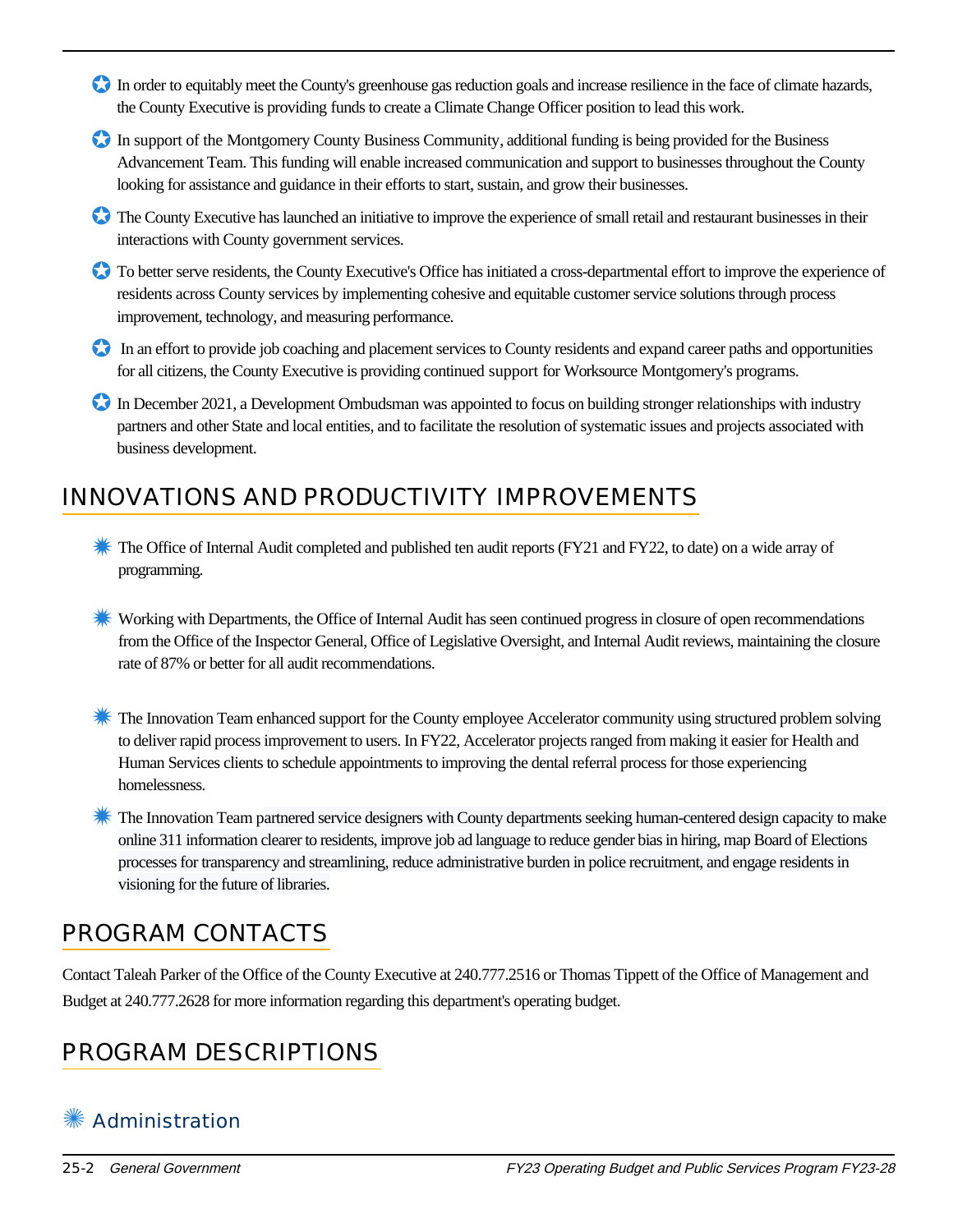The Administration program provides budget development and analysis, fiscal and inventory control, personnel and payroll management, training and supervision, procurement, and contract administration.

| <b>FY23 Recommended Changes</b>                                                                                                                                                                          | <b>Expenditures</b> | <b>FTEs</b> |
|----------------------------------------------------------------------------------------------------------------------------------------------------------------------------------------------------------|---------------------|-------------|
| <b>FY22 Approved</b>                                                                                                                                                                                     | 112.500             | 1.00        |
| Multi-program adjustments, including negotiated compensation changes, employee benefit changes,<br>changes due to staff turnover, reorganizations, and other budget changes affecting multiple programs. | 2.693               | 0.00        |
| <b>FY23 Recommended</b>                                                                                                                                                                                  | 115,193             | 1.00        |

## ✺ Business Advancement Team

The Business Advancement Team serves as a visible point of entry for the business community by coordinating the delivery of County services and projects related to business development. The office guides business clients in identifying where to go for assistance, and ensures results-driven relationships and projects with related business development organizations outside the realm of County government.

| <b>FY23 Recommended Changes</b>                                                                                                                                                                          | <b>Expenditures</b> | <b>FTES</b> |
|----------------------------------------------------------------------------------------------------------------------------------------------------------------------------------------------------------|---------------------|-------------|
| <b>FY22 Approved</b>                                                                                                                                                                                     | 905,239             | 5.00        |
| Add: Funding to Address Disparities in the Black Business Community and to Provide Training and<br>Resources to the Montgomery County Business Community                                                 | 877.000             | 0.00        |
| Shift: Two Positions from The Community Engagement Cluster                                                                                                                                               | 225,622             | 2.00        |
| Shift: Community Grants moved from Community Grants Non Departmental Account to The County<br><b>Executive's Base</b>                                                                                    | 66.250              | 0.00        |
| Increase Cost: Six Percent Inflationary Increase to Non-Profit Service Provider Contracts                                                                                                                | 4.500               | 0.00        |
| Shift: Mid-Year Change - Position from Business Advancement Team to Innovation Accelerator                                                                                                               | (107, 067)          | (1.00)      |
| Multi-program adjustments, including negotiated compensation changes, employee benefit changes,<br>changes due to staff turnover, reorganizations, and other budget changes affecting multiple programs. | 22.105              | 0.00        |
| <b>FY23 Recommended</b>                                                                                                                                                                                  | 1,993,649           | 6.00        |

## ✺ CAO - Supervision & Management of Executive Branch Departments

The Chief Administrative Officer (CAO) oversees the operations and services of all departments and offices of the Executive Branch. The CAO also advises the County Executive on all administrative and government operations/service-related matters and coordinates final review and decision-making on policies, programs, service delivery, budgets, legislation, regulations, and related matters. The CAO uses the following to carry out his responsibilities: 1) The Constituent Services section coordinates responses to correspondence and electronic mail from our residents and identifies community/residents' concerns that require special attention/response; 2) The Innovation Program provides space and support for workers to collaborate cross-departmentally as they improve processes, reduce costs and errors, and improve constituent service; 3) The Business Advancement Team administers programs to support the growth and expansion of businesses in the County and serves as the business community's point of entry into the County government, providing direct services such as training and technical assistance through Business Connect, assistance with County processes and procedures, and economic development project incentives. The Business Advancement Team also manages the County's incubator network system and coordinates the implementation of the White Oak and White Flint Master Plans; and 4) The Criminal Justice Coordinating Commission (CJCC) seeks to enhance cooperation among the agencies involved in the criminal justice system in Montgomery County and to ensure that they address the issues facing the system.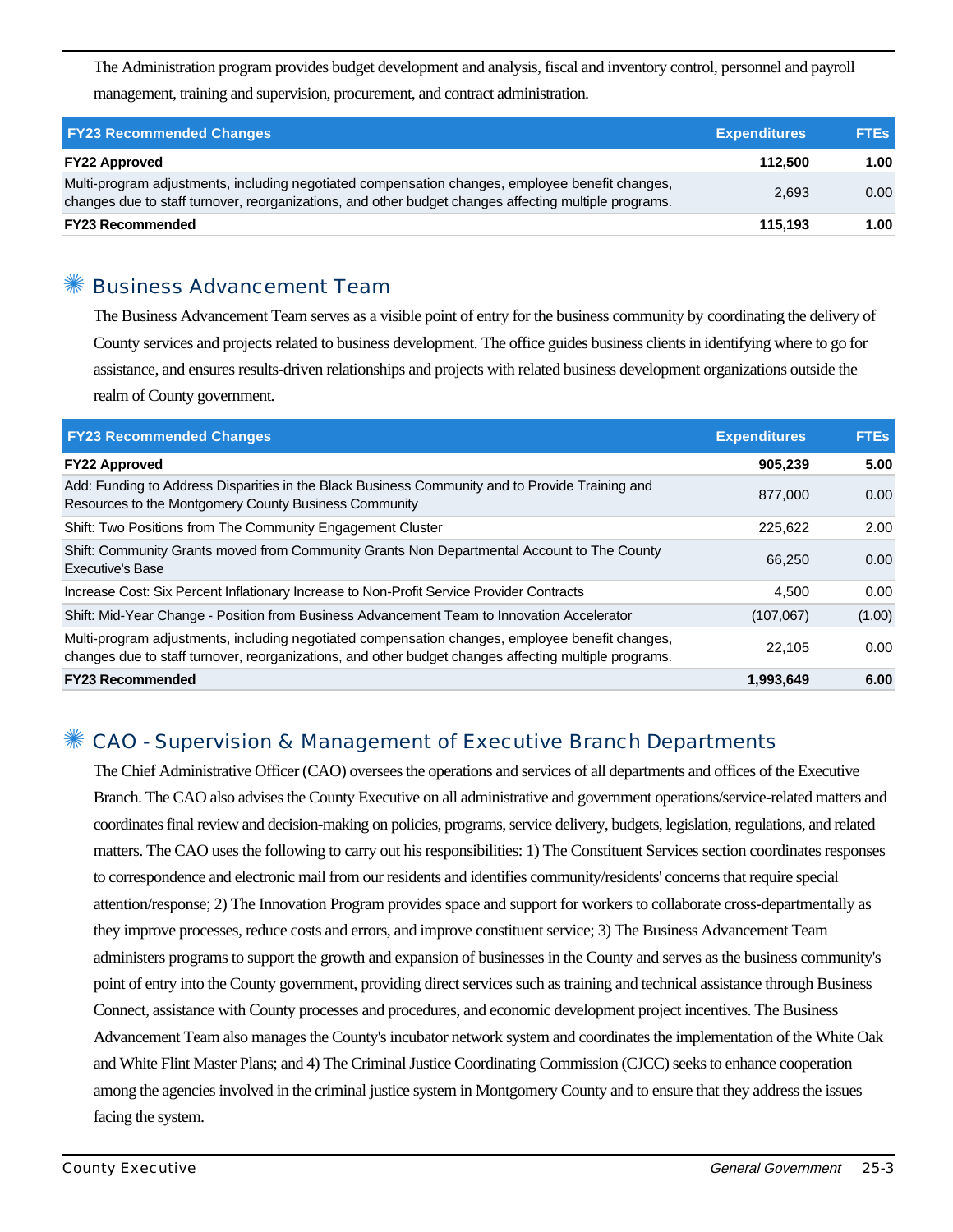| <b>FY23 Recommended Changes</b>                                                                                                                                                                          | <b>Expenditures</b> | <b>FTEs</b> |
|----------------------------------------------------------------------------------------------------------------------------------------------------------------------------------------------------------|---------------------|-------------|
|                                                                                                                                                                                                          |                     |             |
| <b>FY22 Approved</b>                                                                                                                                                                                     | 2,696,335           | 17.70       |
| Restore: Mid-Year Creation- Development Ombudsman Position                                                                                                                                               | 215,683             | 1.00        |
| Add: Climate Funding and Performance Specialist Position                                                                                                                                                 | 75.782              | 1.00        |
| Add: Mid-Year Creation- Climate Change Coordinator Position                                                                                                                                              | 16.152              | 0.08        |
| Multi-program adjustments, including negotiated compensation changes, employee benefit changes,<br>changes due to staff turnover, reorganizations, and other budget changes affecting multiple programs. | 142.901             | 0.00        |
| <b>FY23 Recommended</b>                                                                                                                                                                                  | 3,146,853           | 19.78       |

## ✺ County Executive - Policy Planning and Development

The County Executive oversees the enforcement of the laws of Montgomery County and provides executive direction to all departments and offices of the County government. The County Executive develops policies; proposes services, programs, budgets, and legislation to the County Council; adopts Executive Orders and Regulations; and appoints citizens to boards, committees, and commissions.

| <b>FY23 Recommended Changes</b>                                                                                                                                                                          | <b>Expenditures</b> | <b>FTEs</b> |
|----------------------------------------------------------------------------------------------------------------------------------------------------------------------------------------------------------|---------------------|-------------|
| <b>FY22 Approved</b>                                                                                                                                                                                     | 1.074.732           | 6.00        |
| Multi-program adjustments, including negotiated compensation changes, employee benefit changes,<br>changes due to staff turnover, reorganizations, and other budget changes affecting multiple programs. | 55,016              | 0.00        |
| <b>FY23 Recommended</b>                                                                                                                                                                                  | 1,129,748           | 6.00        |

#### **<sup>•</sup> Innovation**

The Innovation Program provides space and support for workers to collaborate cross-departmentally as they improve processes, reduce costs and errors, and improve customer service.

| <b>FY23 Recommended Changes</b>                                                                                                                                                                          | <b>Expenditures</b> | <b>FTEs</b> |
|----------------------------------------------------------------------------------------------------------------------------------------------------------------------------------------------------------|---------------------|-------------|
| <b>FY22 Approved</b>                                                                                                                                                                                     | 382.889             | 2.00        |
| Shift: Mid-Year Change - Position from Business Advancement Team to Innovation Accelerator                                                                                                               | 107.067             | 1.00        |
| Multi-program adjustments, including negotiated compensation changes, employee benefit changes,<br>changes due to staff turnover, reorganizations, and other budget changes affecting multiple programs. | 47.214              | 0.00        |
| <b>FY23 Recommended</b>                                                                                                                                                                                  | 537,170             | 3.00        |

## **Internal Audit**

The Internal Audit program provides independent strategic risk-based auditing services. The core function of this program is to improve internal controls and provide reasonable assurance of reliable financial reporting; effective and efficient operations; legal and regulatory compliance; fraud investigations and deterrence; and the safeguarding of County assets.

| <b>FY23 Recommended Changes</b>                                                                                                                                                                          | <b>Expenditures</b> | <b>FTES</b> |
|----------------------------------------------------------------------------------------------------------------------------------------------------------------------------------------------------------|---------------------|-------------|
| <b>FY22 Approved</b>                                                                                                                                                                                     | 544.667             | 1.00        |
| Multi-program adjustments, including negotiated compensation changes, employee benefit changes,<br>changes due to staff turnover, reorganizations, and other budget changes affecting multiple programs. | 2.794               | 0.00        |
| <b>FY23 Recommended</b>                                                                                                                                                                                  | 547,461             | 1.00        |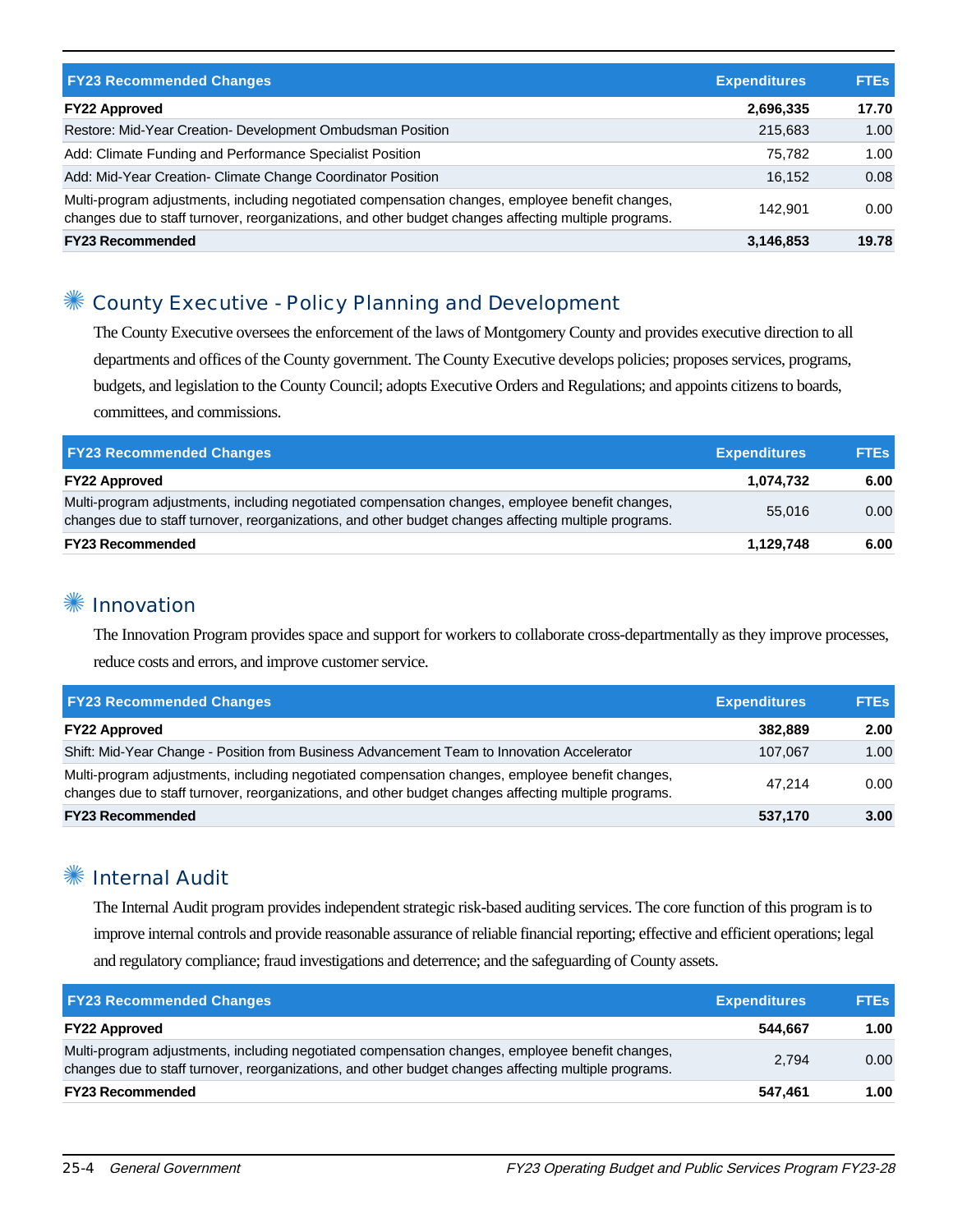# BUDGET SUMMARY

|                                            | <b>Actual</b><br><b>FY21</b> | <b>Budget</b><br><b>FY22</b> | <b>Estimate</b><br><b>FY22</b> | <b>Recommended</b><br><b>FY23</b> | %Chg<br><b>Bud/Rec</b> |
|--------------------------------------------|------------------------------|------------------------------|--------------------------------|-----------------------------------|------------------------|
| <b>COUNTY GENERAL FUND</b>                 |                              |                              |                                |                                   |                        |
| <b>EXPENDITURES</b>                        |                              |                              |                                |                                   |                        |
| Salaries and Wages                         | 3,475,080                    | 3,831,253                    | 3,876,407                      | 4,447,162                         | 16.1%                  |
| <b>Employee Benefits</b>                   | 888,790                      | 941,469                      | 889,484                        | 1,101,663                         | 17.0%                  |
| <b>County General Fund Personnel Costs</b> | 4,363,870                    | 4,772,722                    | 4,765,891                      | 5,548,825                         | 16.3%                  |
| <b>Operating Expenses</b>                  | 2,201,129                    | 943,640                      | 1,202,029                      | 1,921,249                         | 103.6%                 |
| <b>County General Fund Expenditures</b>    | 6,564,999                    | 5,716,362                    | 5,967,920                      | 7,470,074                         | 30.7%                  |
| PERSONNEL                                  |                              |                              |                                |                                   |                        |
| Full-Time                                  | 36                           | 35                           | 35                             | 43                                | 22.9%                  |
| Part-Time                                  | 6                            | 6                            | 6                              | 6                                 |                        |
| <b>FTEs</b>                                | 33.70                        | 32.70                        | 32.70                          | 36.78                             | 12.5%                  |
| <b>County General Fund Revenues</b>        | $\bf{0}$                     | $\bf{0}$                     | $\bf{0}$                       | $\bf{0}$                          |                        |
| <b>GRANT FUND - MCG</b>                    |                              |                              |                                |                                   |                        |
| <b>EXPENDITURES</b>                        |                              |                              |                                |                                   |                        |
| Salaries and Wages                         | 10,961                       | $\mathsf 0$                  | 0                              | 0                                 |                        |
| <b>Employee Benefits</b>                   | 0                            | 0                            | $\mathbf 0$                    | 0                                 |                        |
| <b>Grant Fund - MCG Personnel Costs</b>    | 10,961                       | $\bf{0}$                     | $\bf{0}$                       | $\bf{0}$                          |                        |
| <b>Operating Expenses</b>                  | 7,068,448                    | 0                            | 0                              | 0                                 |                        |
| <b>Grant Fund - MCG Expenditures</b>       | 7,079,409                    | $\pmb{0}$                    | $\pmb{0}$                      | $\pmb{0}$                         |                        |
| <b>PERSONNEL</b>                           |                              |                              |                                |                                   |                        |
| Full-Time                                  | 0                            | 0                            | 0                              | 0                                 |                        |
| Part-Time                                  | 0                            | 0                            | $\mathbf 0$                    | 0                                 |                        |
| <b>FTEs</b>                                | 0.00                         | 0.00                         | 0.00                           | 0.00                              |                        |
| <b>REVENUES</b>                            |                              |                              |                                |                                   |                        |
| <b>Federal Grants</b>                      | 1,160,117                    | 0                            | 0                              | 0                                 | $\%$                   |
| <b>State Grants</b>                        | 23,926,296                   | 0                            | 0                              | 0                                 | $\%$                   |
| <b>Grant Fund - MCG Revenues</b>           | 25,086,413                   | $\pmb{0}$                    | 0                              | $\bf{0}$                          |                        |
| DEPARTMENT TOTALS                          |                              |                              |                                |                                   |                        |
| <b>Total Expenditures</b>                  | 13,644,408                   | 5,716,362                    | 5,967,920                      | 7,470,074                         | 30.7%                  |
| <b>Total Full-Time Positions</b>           | 36                           | 35                           | 35                             | 43                                | 22.9 %                 |
| <b>Total Part-Time Positions</b>           | 6                            | 6                            | 6                              | 6                                 |                        |
| <b>Total FTEs</b>                          | 33.70                        | 32.70                        | 32.70                          | 36.78                             | 12.5 %                 |
| <b>Total Revenues</b>                      | 25,086,413                   | $\boldsymbol{0}$             | 0                              | $\pmb{0}$                         |                        |

#### FY23 RECOMMENDED CHANGES

**Expenditures FTEs**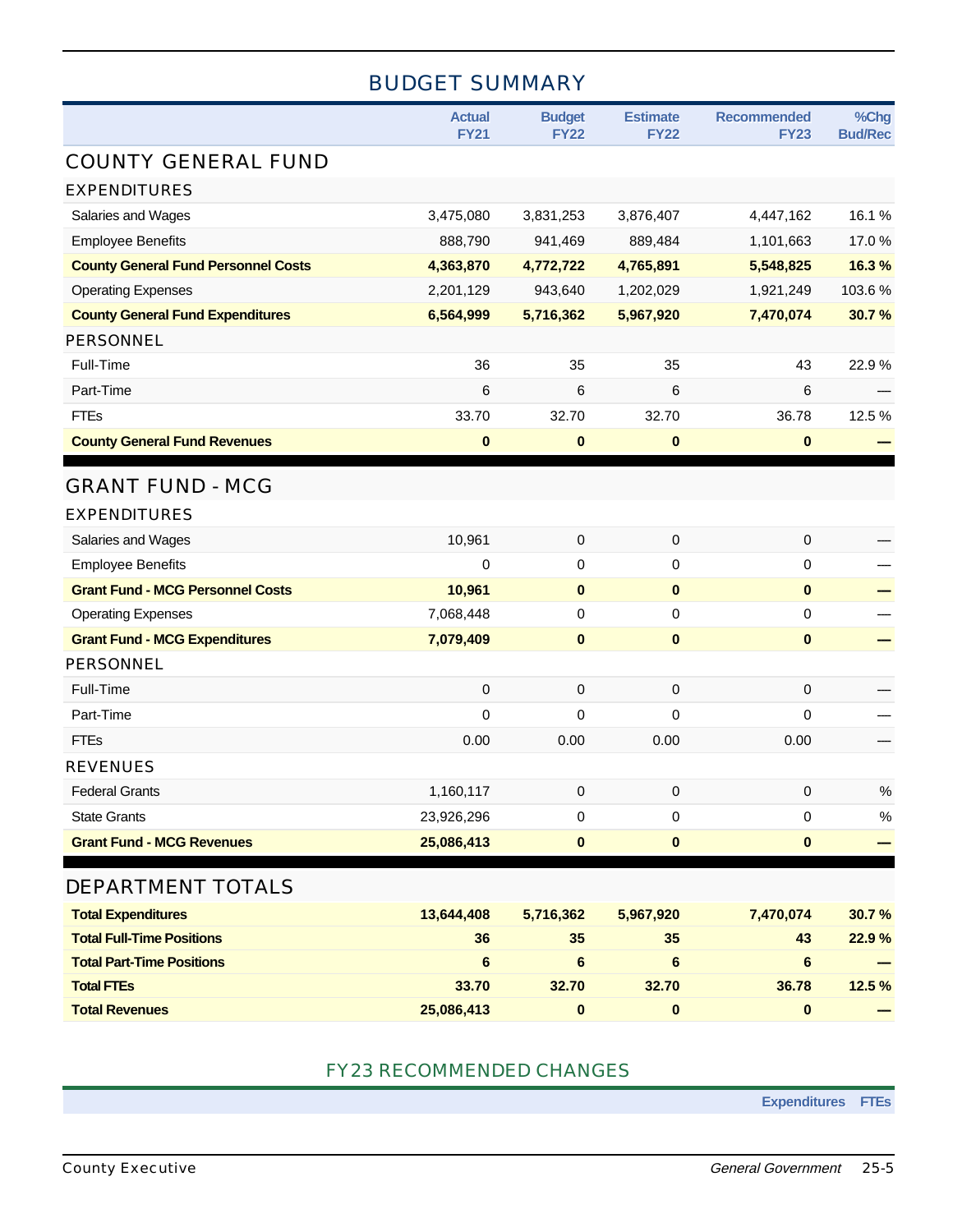#### FY23 RECOMMENDED CHANGES

#### **Expenditures FTEs**

#### **COUNTY GENERAL FUND**

| <b>FY22 ORIGINAL APPROPRIATION</b>                                                                                                                                                   | 5,716,362 32.70                            |        |
|--------------------------------------------------------------------------------------------------------------------------------------------------------------------------------------|--------------------------------------------|--------|
| <b>Changes (with service impacts)</b>                                                                                                                                                |                                            |        |
| Add: Funding to Address Disparities in the Black Business Community and to Provide Training and Resources to<br>the Montgomery County Business Community [Business Advancement Team] | 877,000                                    | 0.00   |
| Add: Climate Funding and Performance Specialist Position [CAO - Supervision & Management of Executive<br><b>Branch Departments]</b>                                                  | 75,782                                     | 1.00   |
| Add: Mid-Year Creation- Climate Change Coordinator Position [CAO - Supervision & Management of Executive<br><b>Branch Departments]</b>                                               | 16,152                                     | 0.08   |
| <b>Other Adjustments (with no service impacts)</b>                                                                                                                                   |                                            |        |
| Shift: Two Positions from The Community Engagement Cluster [Business Advancement Team]                                                                                               | 225,622                                    | 2.00   |
| Restore: Mid-Year Creation- Development Ombudsman Position [CAO - Supervision & Management of Executive<br><b>Branch Departments]</b>                                                | 215,683                                    | 1.00   |
| Increase Cost: Annualization of FY22 Personnel Costs                                                                                                                                 | 160,534                                    | 0.00   |
| Shift: Mid-Year Change - Position from Business Advancement Team to Innovation Accelerator [Innovation]                                                                              | 107,067                                    | 1.00   |
| Shift: Community Grants moved from Community Grants Non Departmental Account to The County Executive's<br>Base [Business Advancement Team]                                           | 66,250                                     | 0.00   |
| Increase Cost: Annualization of FY22 Compensation Increases                                                                                                                          | 41,736                                     | 0.00   |
| Increase Cost: FY23 Compensation Adjustment                                                                                                                                          | 39,527                                     | 0.00   |
| Increase Cost: Motor Pool Adjustment                                                                                                                                                 | 29,516                                     | 0.00   |
| Increase Cost: Six Percent Inflationary Increase to Non-Profit Service Provider Contracts [Business Advancement<br>Team]                                                             | 4,500                                      | 0.00   |
| Increase Cost: Retirement Adjustment                                                                                                                                                 | 1,067                                      | 0.00   |
| Decrease Cost: Printing and Mail Adjustment                                                                                                                                          | 343                                        | 0.00   |
| Shift: Mid-Year Change - Position from Business Advancement Team to Innovation Accelerator [Business<br>Advancement Team]                                                            | (107,067)                                  | (1.00) |
|                                                                                                                                                                                      | <b>FY23 RECOMMENDED</b><br>7,470,074 36.78 |        |

| <b>FY22 ORIGINAL APPROPRIATION</b> |  | $\begin{matrix} 0 & 0.00 \end{matrix}$ |
|------------------------------------|--|----------------------------------------|
|------------------------------------|--|----------------------------------------|

**FY23 RECOMMENDED 0 0.00**

### PROGRAM SUMMARY

| <b>Program Name</b>                                            | <b>FY22 APPR</b><br><b>Expenditures</b> | <b>FY22 APPR</b><br><b>FTEs</b> | <b>FY23 REC</b><br><b>Expenditures</b> | <b>FY23 REC</b><br><b>FTEs</b> |
|----------------------------------------------------------------|-----------------------------------------|---------------------------------|----------------------------------------|--------------------------------|
| Administration                                                 | 112,500                                 | 1.00                            | 115.193                                | 1.00                           |
| Business Advancement Team                                      | 905.239                                 | 5.00                            | 1.993.649                              | 6.00                           |
| CAO - Supervision & Management of Executive Branch Departments | 2.696.335                               | 17.70                           | 3.146.853                              | 19.78                          |
| County Executive - Policy Planning and Development             | 1.074.732                               | 6.00                            | 1.129.748                              | 6.00                           |

**GRANT FUND - MCG**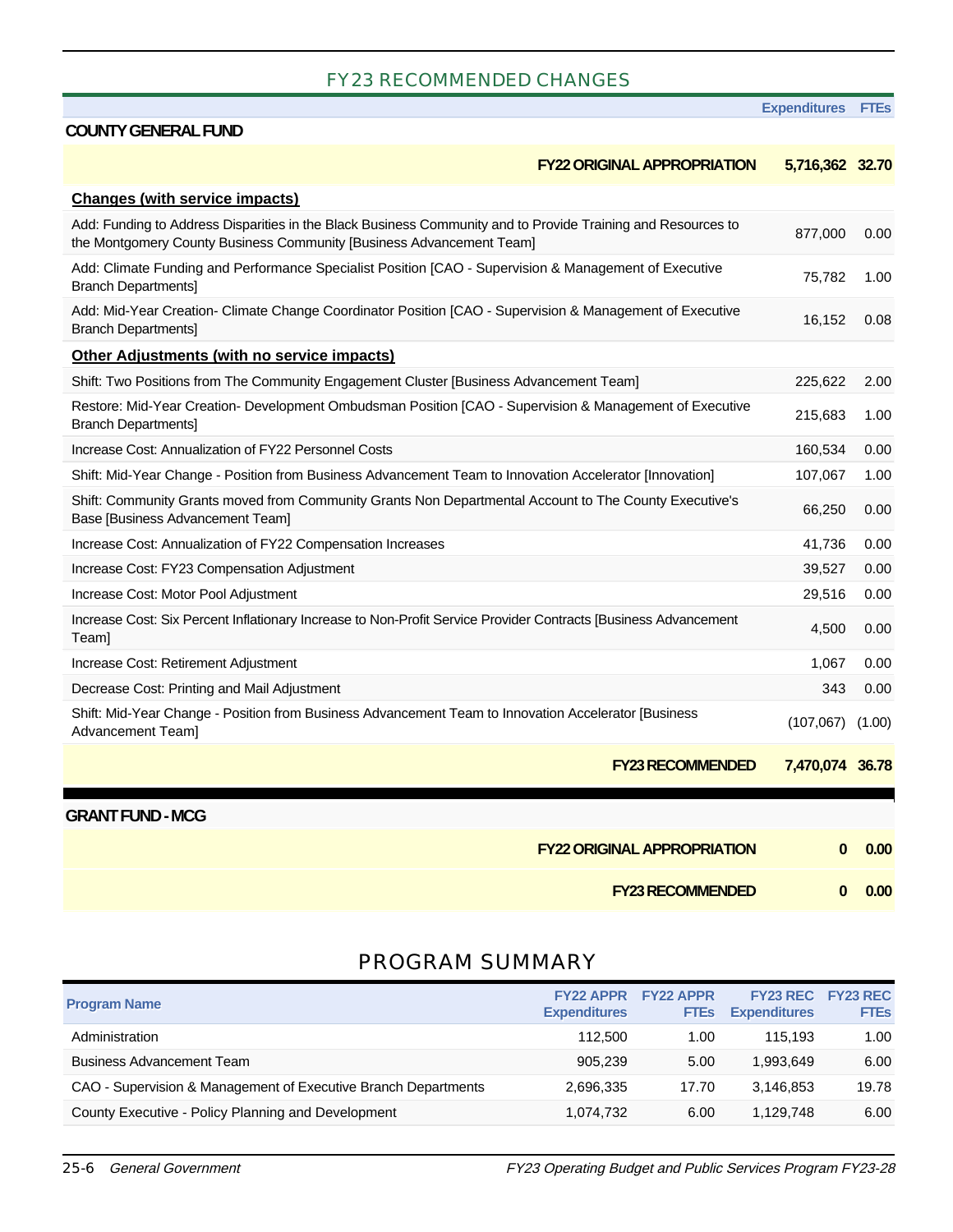## PROGRAM SUMMARY

| <b>Program Name</b> |              | <b>Expenditures</b> | <b>FY22 APPR FY22 APPR</b><br><b>FTEs</b> | FY23 REC FY23 REC<br><b>Expenditures</b> | <b>FTEs</b> |
|---------------------|--------------|---------------------|-------------------------------------------|------------------------------------------|-------------|
| Innovation          |              | 382.889             | 2.00                                      | 537.170                                  | 3.00        |
| Internal Audit      |              | 544.667             | 1.00                                      | 547.461                                  | 1.00        |
|                     | <b>Total</b> | 5,716,362           | 32.70                                     | 7.470.074                                | 36.78       |

## CHARGES TO OTHER DEPARTMENTS

| <b>Charged Department</b>                                   | <b>Charged Fund</b>        | <b>FY22</b><br><b>Total</b> <sup>\$</sup> | <b>FY22</b><br><b>FTEs</b> | <b>FY23</b><br><b>Total\$</b> | <b>FY23</b><br><b>FTEs</b> |
|-------------------------------------------------------------|----------------------------|-------------------------------------------|----------------------------|-------------------------------|----------------------------|
| <b>COUNTY GENERAL FUND</b>                                  |                            |                                           |                            |                               |                            |
| <b>Transit Services</b>                                     | Mass Transit               | $\Omega$                                  | 0.00                       | 151.323                       | 0.74                       |
| <b>Permitting Services</b>                                  | <b>Permitting Services</b> | 203,028                                   | 0.90                       | 214.749                       | 1.03                       |
| <b>CIP</b>                                                  | Capital Fund               | 90.326                                    | 0.50                       | 73.507                        | 0.50                       |
| NDA - Conference Center                                     | General Fund               | 124.683                                   | 1.00                       | 110.155                       | 1.00                       |
| NDA - Incubator Programs - Economic Development Partnership | General Fund               | 526,382                                   | 5.00                       | 542,794                       | 5.00                       |
| NDA - Vision Zero                                           | General Fund               | 130.702                                   | 1.00                       | 140.020                       | 1.00                       |
| NDA - Climate Change Planning                               | General Fund               | 0                                         | 0.00                       | 10.225                        | 0.05                       |
|                                                             | <b>Total</b>               | 1.075.121                                 | 8.40                       | 1.242,773                     | 9.32                       |

## FUNDING PARAMETER ITEMS

| CE RECOMMENDED (\$000S) |  |
|-------------------------|--|
|-------------------------|--|

| <b>Title</b>                                                                                                                                                                                                    | <b>FY23</b> | <b>FY24</b> | <b>FY25</b> | <b>FY26</b> | <b>FY27</b> | <b>FY28</b> |
|-----------------------------------------------------------------------------------------------------------------------------------------------------------------------------------------------------------------|-------------|-------------|-------------|-------------|-------------|-------------|
| <b>COUNTY GENERAL FUND</b>                                                                                                                                                                                      |             |             |             |             |             |             |
| <b>EXPENDITURES</b>                                                                                                                                                                                             |             |             |             |             |             |             |
| <b>FY23 Recommended</b>                                                                                                                                                                                         | 7,470       | 7.470       | 7.470       | 7,470       | 7,470       | 7,470       |
| No inflation or compensation change is included in outyear projections.                                                                                                                                         |             |             |             |             |             |             |
| <b>Annualization of Positions Recommended in FY23</b>                                                                                                                                                           | 0           | 28          | 28          | 28          | 28          | 28          |
| New positions in the FY23 budget are generally assumed to be filled at least two months after the fiscal year begins. Therefore, the above<br>amounts reflect annualization of these positions in the outyears. |             |             |             |             |             |             |
| <b>Labor Contracts</b>                                                                                                                                                                                          | 0           | 153         | 153         | 153         | 153         | 153         |
| These figures represent the estimated annualized cost of general wage adjustments, service increments, and other negotiated items.                                                                              |             |             |             |             |             |             |
| <b>Subtotal Expenditures</b>                                                                                                                                                                                    | 7,470       | 7.651       | 7,651       | 7,651       | 7.651       | 7,651       |

#### ANNUALIZATION OF FULL PERSONNEL COSTS

|                                                     | <b>FY23 Recommended</b>  |      | <b>FY24 Annualized</b> |             |  |
|-----------------------------------------------------|--------------------------|------|------------------------|-------------|--|
|                                                     | <b>Expenditures</b> FTEs |      | <b>Expenditures</b>    | <b>FTES</b> |  |
| Climate Funding and Performance Specialist Position | 75.782                   | 1.00 | 104.186                | 1.00        |  |